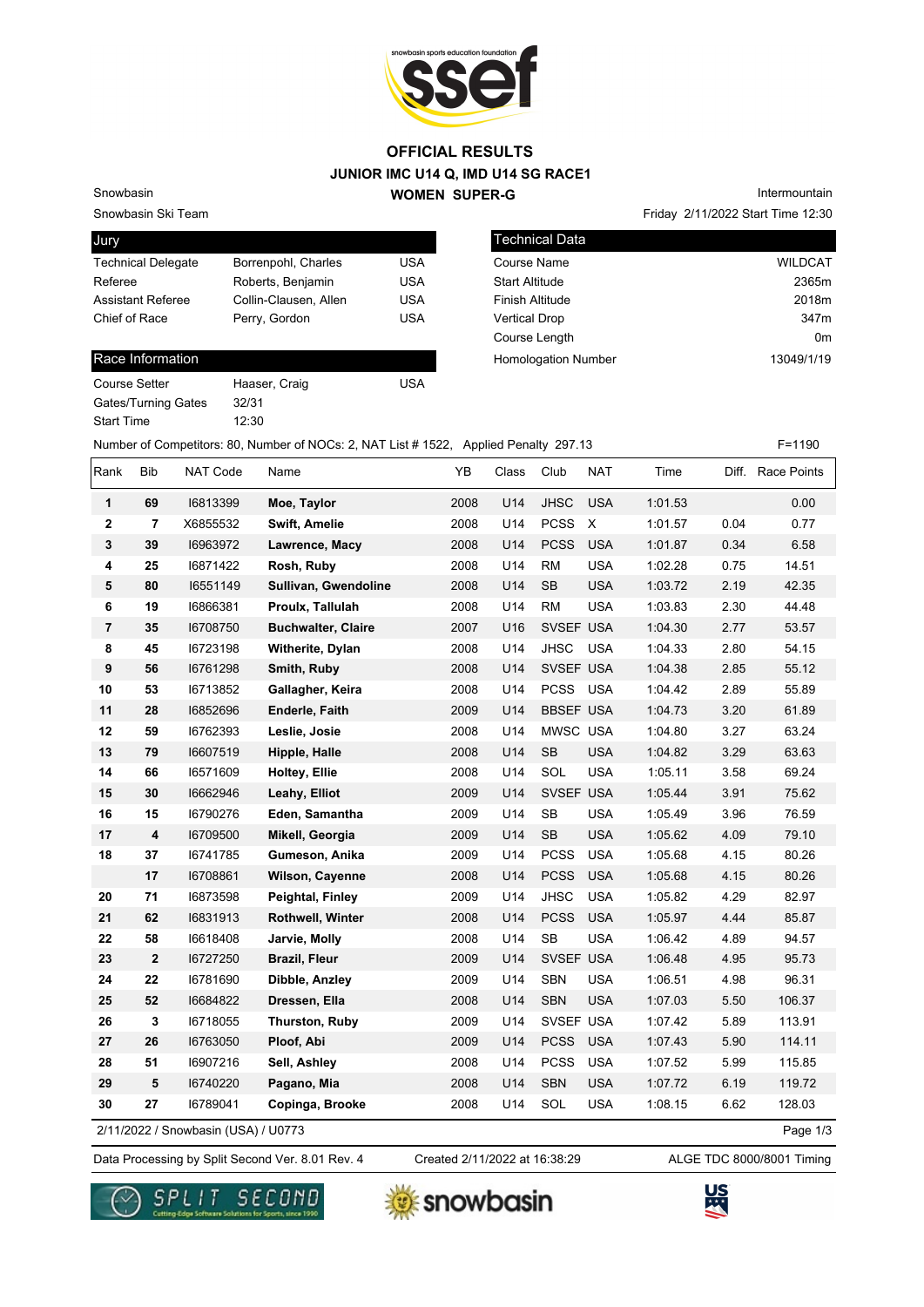# **JUNIOR IMC U14 Q, IMD U14 SG RACE1 WOMEN SUPER-G OFFICIAL RESULTS**

e 12:30 Intermountain

| Snowbasin |                    |                 | <b>WOMEN SUPER-G</b>   |      |       |                  |            |                                  | Intermounta |                    |
|-----------|--------------------|-----------------|------------------------|------|-------|------------------|------------|----------------------------------|-------------|--------------------|
|           | Snowbasin Ski Team |                 |                        |      |       |                  |            | Friday 2/11/2022 Start Time 12:3 |             |                    |
| Rank      | <b>Bib</b>         | <b>NAT Code</b> | Name                   | YB   | Class | Club             | <b>NAT</b> | Time                             | Diff.       | <b>Race Points</b> |
| 31        | 61                 | 16832223        | <b>McDonald, Manon</b> | 2009 | U14   | <b>PCSS</b>      | <b>USA</b> | 1:08.38                          | 6.85        | 132.48             |
| 32        | 64                 | 16834092        | Goldberg, Brooke       | 2009 | U14   | <b>PCSS</b>      | <b>USA</b> | 1:08.54                          | 7.01        | 135.57             |
|           | 29                 | 16709132        | Vallieres, Amelie      | 2009 | U14   | <b>PCSS</b>      | <b>USA</b> | 1:08.54                          | 7.01        | 135.57             |
| 34        | 50                 | 16769669        | Beebe, Tessa           | 2009 | U14   | MWSC USA         |            | 1:08.88                          | 7.35        | 142.15             |
| 35        | 60                 | 16682291        | Ulmer, Lyvia           | 2009 | U14   | <b>JHSC</b>      | <b>USA</b> | 1:08.91                          | 7.38        | 142.73             |
| 36        | 73                 | 16826094        | Jensen, Skyler         | 2009 | U14   | SVSEF USA        |            | 1:08.99                          | 7.46        | 144.28             |
| 37        | 24                 | 16614021        | Goodyear, Frances      | 2008 | U14   | SVSEF USA        |            | 1:09.10                          | 7.57        | 146.41             |
| 38        | 49                 | 16834033        | Hoelscher, Ruby        | 2009 | U14   | <b>JHSC</b>      | <b>USA</b> | 1:09.29                          | 7.76        | 150.08             |
|           | 21                 | 16680676        | Pringle, Skye          | 2009 | U14   | SVSEF USA        |            | 1:09.29                          | 7.76        | 150.08             |
| 40        | 46                 | 16730203        | Sewell, Alaska         | 2008 | U14   | SVSEF USA        |            | 1:09.64                          | 8.11        | 156.85             |
| 41        | 14                 | 16756391        | Van Gelder, Hennessy   | 2009 | U14   | <b>JHSC</b>      | <b>USA</b> | 1:10.14                          | 8.61        | 166.52             |
| 42        | 10                 | 16832031        | <b>Pfaff, Caroline</b> | 2008 | U14   | <b>PCSS</b>      | <b>USA</b> | 1:10.28                          | 8.75        | 169.23             |
| 43        | 68                 | 16631753        | Campbell, Ruby         | 2008 | U14   | SVSEF USA        |            | 1:10.31                          | 8.78        | 169.81             |
| 44        | 70                 | 16621663        | Robin, Nina            | 2009 | U14   | <b>SB</b>        | <b>USA</b> | 1:10.33                          | 8.80        | 170.19             |
| 45        | 42                 | 16928680        | Jones, Piper           | 2008 | U14   | <b>BBSEF USA</b> |            | 1:10.46                          | 8.93        | 172.71             |
| 46        | 34                 | 16739465        | <b>Walker, Hadley</b>  | 2009 | U14   | SVSEF USA        |            | 1:10.53                          | 9.00        | 174.06             |
|           |                    |                 |                        |      |       |                  |            |                                  |             |                    |

| 44 | 70 | 16621663 | Robin, Nina              | 2009 | U14 | <b>SB</b><br><b>USA</b>   | 1:10.33 | 8.80  | 170.19 |
|----|----|----------|--------------------------|------|-----|---------------------------|---------|-------|--------|
| 45 | 42 | 16928680 | Jones, Piper             | 2008 | U14 | <b>BBSEF USA</b>          | 1:10.46 | 8.93  | 172.71 |
| 46 | 34 | 16739465 | Walker, Hadley           | 2009 | U14 | SVSEF USA                 | 1:10.53 | 9.00  | 174.06 |
| 47 | 36 | 16915285 | <b>Binstadt, Addison</b> | 2009 | U14 | <b>JHSC</b><br><b>USA</b> | 1:10.59 | 9.06  | 175.22 |
| 48 | 33 | 16707061 | Costello, Quinn          | 2009 | U14 | <b>SBN</b><br><b>USA</b>  | 1:10.65 | 9.12  | 176.38 |
| 49 | 55 | 16999258 | Krugh, Julia             | 2008 | U14 | <b>USA</b><br><b>JHSC</b> | 1:10.66 | 9.13  | 176.58 |
| 50 | 43 | 16902720 | Johnson, Avery           | 2008 | U14 | <b>SBN</b><br><b>USA</b>  | 1:10.79 | 9.26  | 179.09 |
| 51 | 40 | 16628763 | Yuras, Anna              | 2008 | U14 | SVSEF USA                 | 1:11.15 | 9.62  | 186.05 |
| 52 | 63 | 16631582 | Hall, Greta              | 2008 | U14 | <b>BBSEF USA</b>          | 1:11.32 | 9.79  | 189.34 |
| 53 | 32 | 17085588 | Gunn, Maya               | 2009 | U14 | SVSEF USA                 | 1:11.72 | 10.19 | 197.08 |
| 54 | 47 | 16612996 | Peters, Hazel            | 2009 | U14 | PCSS USA                  | 1:11.83 | 10.30 | 199.20 |
| 55 | 65 | 16790982 | Pierre, Anna             | 2009 | U14 | SVSEF USA                 | 1:12.02 | 10.49 | 202.88 |
| 56 | 76 | 16611803 | Huntsman, Alyssa         | 2008 | U14 | SVSEF USA                 | 1:12.08 | 10.55 | 204.04 |
| 57 | 67 | 16842634 | Andra, Paige             | 2009 | U14 | MWSC USA                  | 1:12.26 | 10.73 | 207.52 |
| 58 | 75 | 16585533 | Larsen, Blake            | 2008 | U14 | <b>SB</b><br><b>USA</b>   | 1:12.46 | 10.93 | 211.39 |
| 59 | 8  | 16832503 | Larrabee, Lily           | 2009 | U14 | SVSEF USA                 | 1:12.84 | 11.31 | 218.74 |
| 60 | 12 | 16735497 | <b>Abbett, Scarlet</b>   | 2008 | U14 | PCSS USA                  | 1:12.89 | 11.36 | 219.70 |
| 61 | 78 | 16972317 | Crist, Jayden            | 2008 | U14 | SVSEF USA                 | 1:12.93 | 11.40 | 220.48 |
| 62 | 72 | 17141387 | Robinson, Nora           | 2008 | U14 | <b>BBSEF USA</b>          | 1:13.01 | 11.48 | 222.03 |
| 63 | 54 | 16806966 | Brower, Alta             | 2008 | U14 | SB<br><b>USA</b>          | 1:13.29 | 11.76 | 227.44 |
| 64 | 6  | 16828324 | Sun, Kira                | 2009 | U14 | <b>USA</b><br><b>IND</b>  | 1:13.30 | 11.77 | 227.63 |
| 65 | 20 | 16646870 | Morasch, Aibhlinn        | 2008 | U14 | <b>PCSS</b><br><b>USA</b> | 1:13.45 | 11.92 | 230.53 |
| 66 | 57 | 16919196 | Lindell, Ruby            | 2009 | U14 | <b>JHSC</b><br><b>USA</b> | 1:13.59 | 12.06 | 233.24 |
| 67 | 11 | 16912903 | Ize-Cedillo, Paulina     | 2009 | U14 | <b>RM</b><br><b>USA</b>   | 1:13.69 | 12.16 | 235.18 |
| 68 | 31 | 16777910 | Shubin, Sophia           | 2009 | U14 | <b>PCSS</b><br><b>USA</b> | 1:14.23 | 12.70 | 245.62 |
| 69 | 16 | 16922169 | Pruzan, Neve             | 2008 | U14 | <b>JHSC</b><br><b>USA</b> | 1:14.30 | 12.77 | 246.97 |
| 70 | 18 | 16549259 | Goodman, Brevynn         | 2008 | U14 | <b>BR</b><br><b>USA</b>   | 1:14.53 | 13.00 | 251.42 |
| 71 | 77 | 16721986 | Hobbs, Helen             | 2009 | U14 | SVSEF USA                 | 1:14.95 | 13.42 | 259.54 |
| 72 | 1  | 16831827 | Abuhaidar, Cate          | 2009 | U14 | <b>RM</b><br><b>USA</b>   | 1:15.44 | 13.91 | 269.02 |
| 73 | 41 | 17143502 | Eddy, Bree               | 2008 | U14 | <b>USA</b><br><b>JHSC</b> | 1:18.58 | 17.05 | 329.75 |
| 74 | 23 | 16888754 | <b>Archibald, Claire</b> | 2009 | U14 | <b>AST</b><br><b>USA</b>  | 1:22.57 | 21.04 | 406.92 |
| 75 | 9  | R6816600 | Lawrence, Beira          | 2009 | U14 | <b>ROCKY USA</b>          | 1:23.30 | 21.77 | 421.04 |
|    |    |          |                          |      |     |                           |         |       |        |

2/11/2022 / Snowbasin (USA) / U0773

Data Processing by Split Second Ver. 8.01 Rev. 4 Created 2/11/2022 at 16:38:29 ALGE TDC 8000/8001 Timing Created 2/11/2022 at 16:38:29

Page 2/3